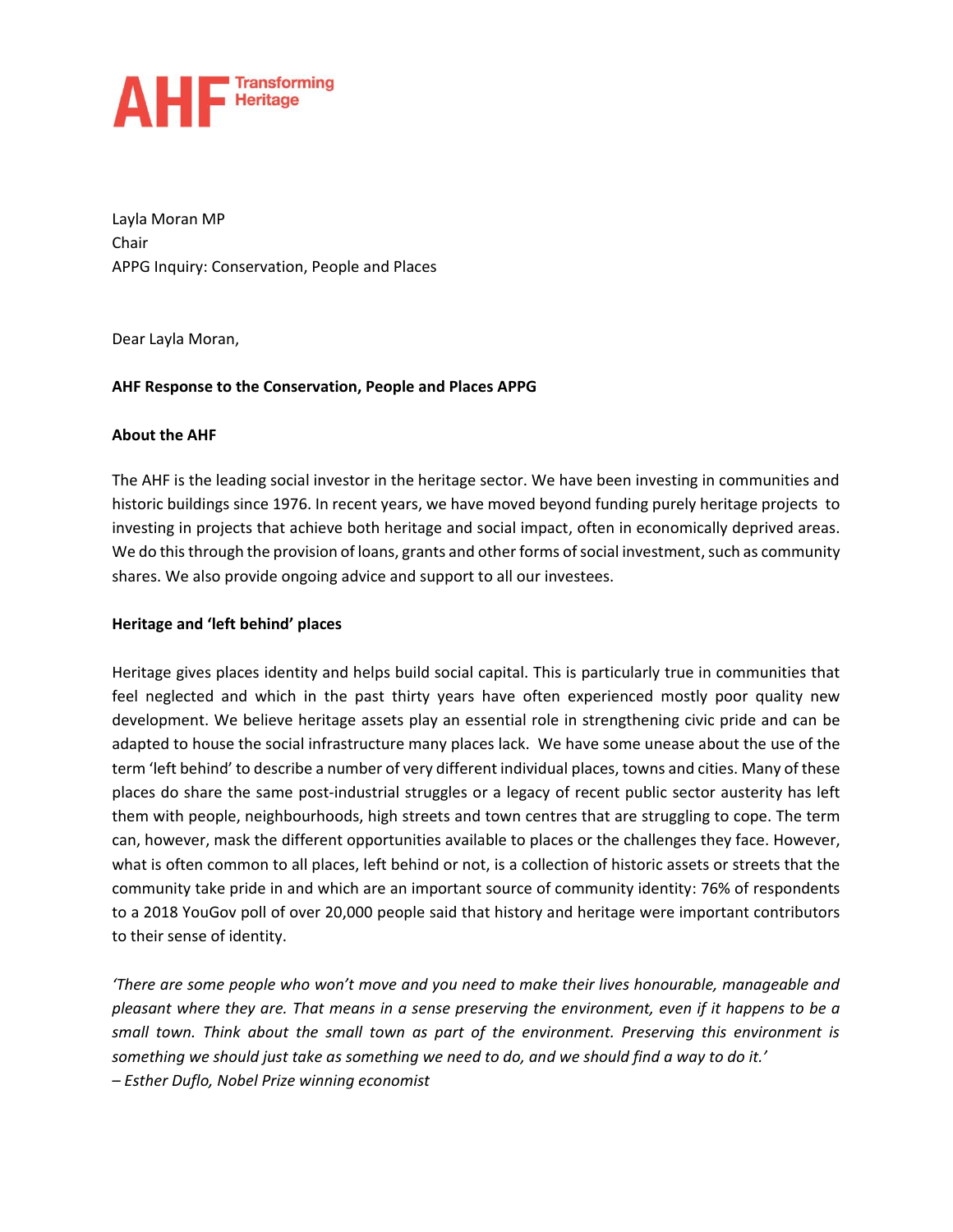This quote captures an important point for when discussing place and communities: that 'left behind' places are worthy of investment in themselves, even if their GDP contribution is lower than that of other places. Some of the policy aims and language around left behind places implies that the primary aim is for them to 'catch up'. That should of course be the aim – particularly for health, access to housing and other basic services and key indicators of well-being and prosperity – but in purely economic terms this may take decades. 'Catching up' or convergence can certainly happen, as the regeneration of parts of Manchester or Liverpool can testify to. The regeneration of those cities still leaves large areas of very deprived communities, but in the 1980s and 1990s they were being written off as places in terminal decline unworthy of any significant investment and that a policy of 'strategic abandonment' should be enacted<sup>1</sup>.

It will be vital to take a longer-term view of efforts to regenerate places than is often afforded by central government, but communities will need to understand and be bought into that long-term vision. Interim milestones and investments offer a means of providing shorter term successes and goals, such as a new piece of social infrastructure in a regenerated heritage asset or a high street improvement scheme (these may well come through existing programmes like the AHF's Transforming Places through Heritage programme or Historic England's High Street Heritage Action Zones). Both long and short term plans, set within an overall strategy, should be essential features of future regeneration programmes.

#### **New social enterprise models for regenerating heritage assets**

Although still relatively early in the development of the model, the AHF's Heritage Development Trust<sup>2</sup> pilot grant programme is offering an example of how more community-driven and owned, heritage-led regeneration can support the revitalisation of a range of towns and cities, including those seen as 'leftbehind'. The Heritage Development Trust pilot was borne out of the AHF's long-standing investment in Building Preservation Trusts, many of which have long served regeneration efforts involving historic buildings. The HDT model is looking to build bigger, more sustainable social enterprise developers, with the pilot programme in four locations across England: Bacup, Great Yarmouth, Sunderland and Coventry (a summary of the organisations and their approaches is provided in the appendix). Three more pilots are due to be announced shortly.

Of the four, the most deprived place on the Indices of Multiple Deprivation is Great Yarmouth. Great Yarmouth Preservation Trust has been regenerating listed, at risk historic assets within the town since the late 1970s. The Trust now owns nearly 30 individual properties, including a mix of housing, workspace, cultural and retail properties. It has led the ongoing regeneration of King Street in the town centre - 70% derelict 10 years ago and now moving towards the majority of the largely retail uses being occupied. A number of features of GYPT's work in King Street are worth noting and offer lessons for other places:

<sup>1</sup> <https://blogs.lse.ac.uk/politicsandpolicy/the-leaving-of-liverpool/>

<sup>&</sup>lt;sup>2</sup> https://reviews.ahfund.org.uk/news/reviews/2020-21/heritage-trust-grants/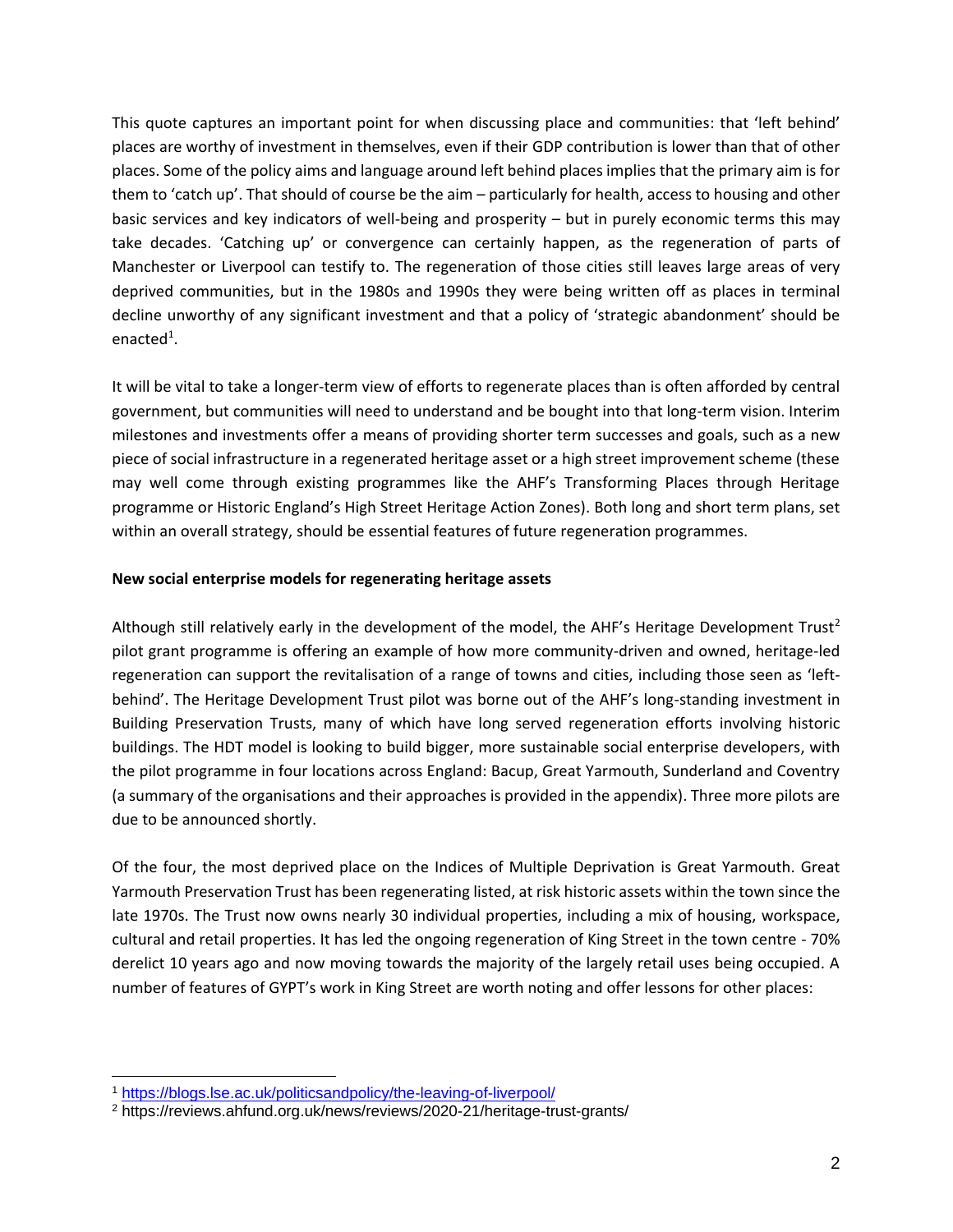- The regeneration of King Street has been delivered over a decade or so without the benefit of a long term 'programme'. This has meant finding different pots of largely small-scale funding, both loans and grants, to finance the work. The funding model has not enabled this work to be completed all at once, but it has meant being able to work with different end users, including many small and community businesses within the Portuguese community, and to develop the plan more organically over time.
- The relationship with the local authority has been essential, both in terms of funding and access to loan finance, to supporting compulsory purchase orders and in involving GYPT in the development of more strategic plans and bids, like the Future High Street and Towns Deal proposals.

Despite the huge impact of austerity on the Council's finances, it has continued to provide a revenue grant to GYPT and provide the organisation with long-term, cheap loan finance. The revenue grant is small but nonetheless vitally important to enabling the organisation do its work which brings in many times more investment as a result. Revenue funding is ever more difficult to find but is the essential life-blood that enables organisations like GYPT to deliver the work they do.

## **Heritage, well-being and community ownership of social infrastructure**

As mentioned earlier, heritage plays a significant role in shaping people's identity and maintaining civic pride in local areas. An area's built heritage being in a poor state of repair or dereliction adversely effects this and feeds into people's anxiety about the direction of their neighbourhood and impacts on their wellbeing. Research by the National Trust in their 'Why places matter to people (2019)' report found 'a link between having a deep-rooted emotional connection to a place and having a better sense of wellbeing.'<sup>3</sup>

A poor-quality physical environment also affects investor confidence and contributes to a lack of investment from the private sector, which often avoids investment in left-behind areas, deeming it as too risky.

Local anxieties and a dearth of opportunities is made worse by a lack of or falling supply of social infrastructure such as youth clubs, libraries and generally 'things to do'; many of these assets and activities could be based in adapted historic buildings, thereby providing the social infrastructure while improving the physical infrastructure.

One role for our Heritage Development Trusts is to improve the quality of the local historic environments, bringing new uses and activities to important historic buildings and in turn increasing the attractiveness of an area for additional investment, including from the private sector. This process is already having positive results in places like Great Yarmouth<sup>4</sup>, Sunderland and Coventry. With partners, we hope to invest

<sup>3</sup> [https://www.theheritagealliance.org.uk/wp-content/uploads/2020/09/Heritage-Alliance-](https://www.theheritagealliance.org.uk/wp-content/uploads/2020/09/Heritage-Alliance-AnnualReport_2020_Online.pdf)[AnnualReport\\_2020\\_Online.pdf](https://www.theheritagealliance.org.uk/wp-content/uploads/2020/09/Heritage-Alliance-AnnualReport_2020_Online.pdf)

<sup>4</sup> <https://haphazard.business/2020/08/27/catch-the-tide/>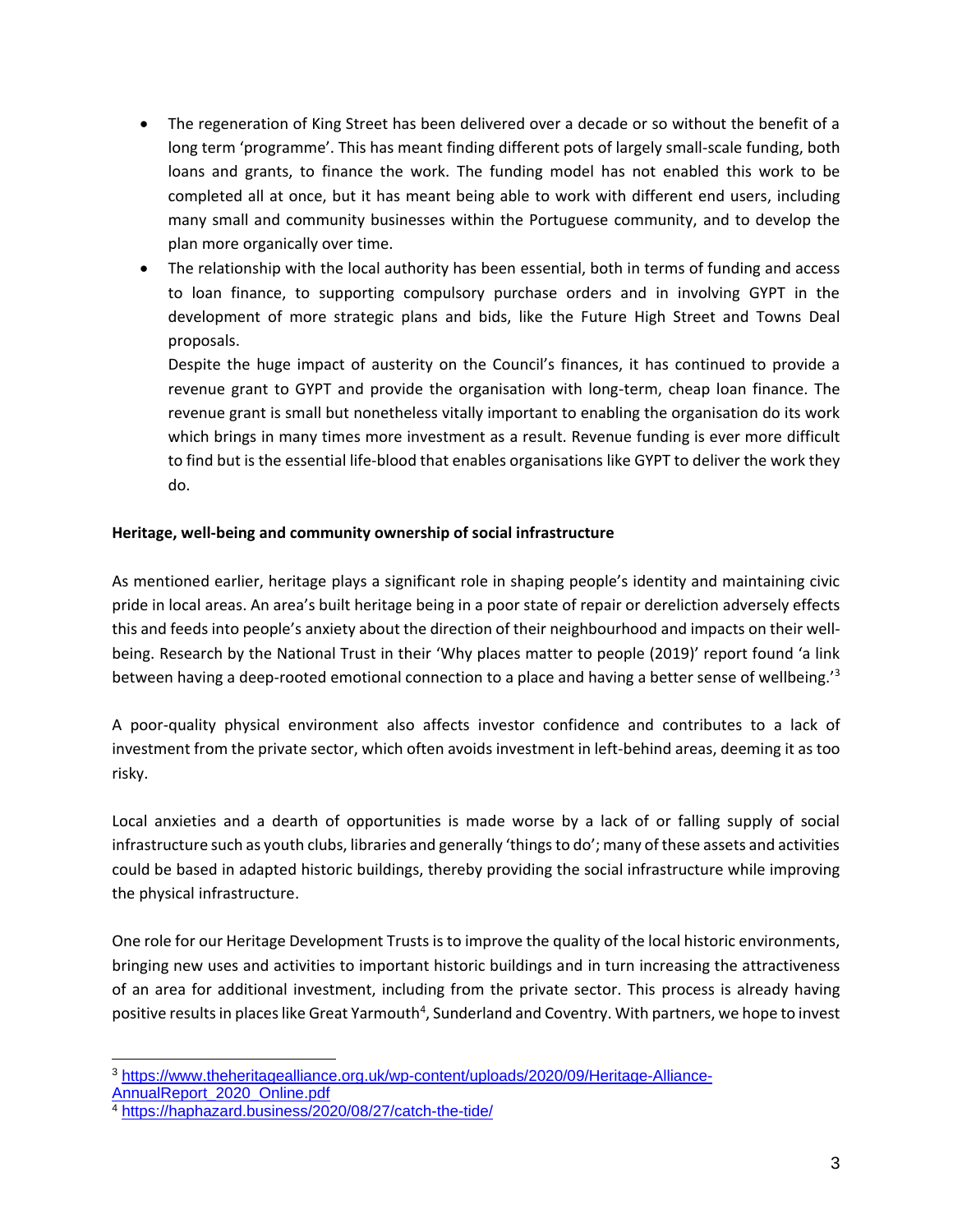in additional Heritage Development Trusts in the coming years because we see their role as an essential part of regeneration efforts in the post-COVID recovery.

We have also seen and supported impressive campaigns to save single historic buildings and to bring them back into use and into community ownership. There are many examples, but Stretford Public Hall is one exemplar project. The Hall was taken into community ownership through an asset transfer from the local authority, raised significant investment from the local community in the form of community shares and is now operating the building as a multi-purpose community asset. The Hall has also supported the local COVID-19 response and contributed to wider regeneration efforts through engagement in the local authority's Future High Street Fund bid. Without the community intervention, the Hall would have been a boarded up asset playing only a negative role in the community's life.

#### **Policy and funding interventions to support heritage led regeneration**

We believe the following interventions could play a vital role in the heritage led regeneration of many towns, cities and neighbourhoods and will build on existing work and models:

- **Access to capital for community asset projects involving historic buildings:** charities and social enterprises need access to a range of capital to help them develop and deliver projects. In terms of community and heritage assets, that means more funding being made available to help communities purchase, develop and sustain assets. Proposals for the [Community Ownership Fund](https://www.themj.co.uk/COVID-19---Community-ownership-should-play-a-key-role-in-local-recovery/217525) should place emphasis on supporting communities to take ownership of heritage assets (Historic England's Heritage Counts survey 2019 highlighted that 87% of adults agree that 'finding new uses for historic buildings rather than demolishing them' is important and that 80% of people stated local heritage makes their area a better place to live).
- **Access to advice and support for heritage and community asset projects:** as well as access to capital funding, organisations need access to support and advice in navigating their way through the often complex process of finding a sustainable use for a heritage and community asset. This is particularly true in economically deprived neighbourhoods where skills, time and money can be more limited. This should include access to advice on business planning, financial and project management and sustainability. AHF's specialist team provides such advice and we believe this is vital to the delivery of more capital projects; by the end of our Project Development Grants upwards of 75% of projects we support have taken on ownership/long-term lease of a historic building, a significant milestone in the development of community asset projects. More investment should be made in the advice and support that is provided to social enterprises and charities in developing capital projects, particularly in left behind neighbourhoods.
- **Access to revenue funding and investment in innovative place-based models:** we know that revenue finance is a vital part of the mix, alongside capital funding. Revenue funding is especially important in the early stages of projects, both in the capital phase and in the initial operational phase. There has been greater access to capital funding over the past few years, but we believe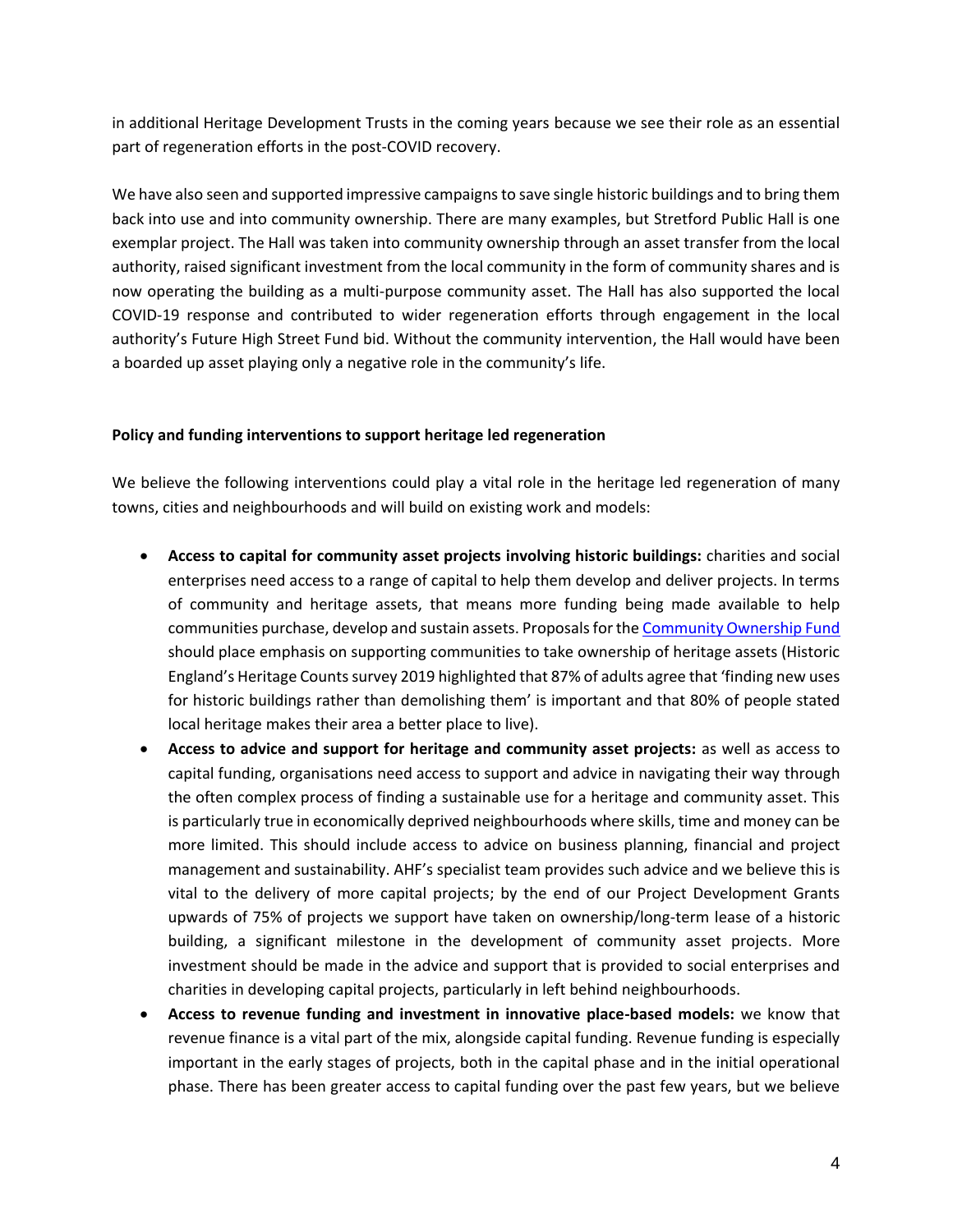this should be continued alongside access to increased levels of revenue funding for organisations seeking to deliver and sustain capital projects. We also see significant potential in further investment into our Heritage Development Trust (HDT) model; HDTs could provide significant support to the levelling up agenda in economically deprived towns and places across England.

- **Policy levers:** The Government should explore ways to expedite the transfer of local assets into community ownership, including through the Community Ownership Fund; this could expand on the Scottish Government's example with the 'Community Right to Buy' and Community Land Fund which supports the right to buy with funding. In addition, the Green Book appraisal should be reformed so it has a broader focus, different appraisal criteria and so that it places an emphasis on the delivery of social infrastructure.<sup>5</sup>
- **Tax and VAT:** against the 0% rate for new build, the current 20% rate of VAT on repairs and maintenance dis-incentives investment in heritage and historic building projects. This is despite building reuse being by far the most sustainable option. Either the rate should be equalised at 0% or the new build rate should be raised to 20%. This would aid the business case for many historic building projects, many of which also suffer from a conservation deficit.
- **Economic benefit of repairs and maintenance:** repairs and maintenance also suffer from a perception and accounting dis-advantage in not being fully recognised within GDP figures [https://www.economist.com/finance-and-economics/2018/10/20/repair-is-as-important-as](https://www.economist.com/finance-and-economics/2018/10/20/repair-is-as-important-as-innovation)[innovation.](https://www.economist.com/finance-and-economics/2018/10/20/repair-is-as-important-as-innovation) This means that the economic value of maintenance and repair is under-valued and under accounted for in terms of overall economic output. Again, addressing this issue would be of significant benefit to creating a stronger business case for investing in heritage overall. It would alsobenefit sustainability and climate change efforts.

I would be happy to provide further input to the work of the APPG as it develops its evidence base and analysis.

Yours sincerely,

M. Megge

Matthew Mckeague CEO [Matthew.mckeague@ahfund.org.uk](mailto:Matthew.mckeague@ahfund.org.uk)

5

[https://www.bennettinstitute.cam.ac.uk/media/uploads/files/The\\_Imperial\\_Treasury\\_appraisal\\_methodolo](https://www.bennettinstitute.cam.ac.uk/media/uploads/files/The_Imperial_Treasury_appraisal_methodology_and_regional_economic_performance_in_the_UK.pdf) [gy\\_and\\_regional\\_economic\\_performance\\_in\\_the\\_UK.pdf](https://www.bennettinstitute.cam.ac.uk/media/uploads/files/The_Imperial_Treasury_appraisal_methodology_and_regional_economic_performance_in_the_UK.pdf)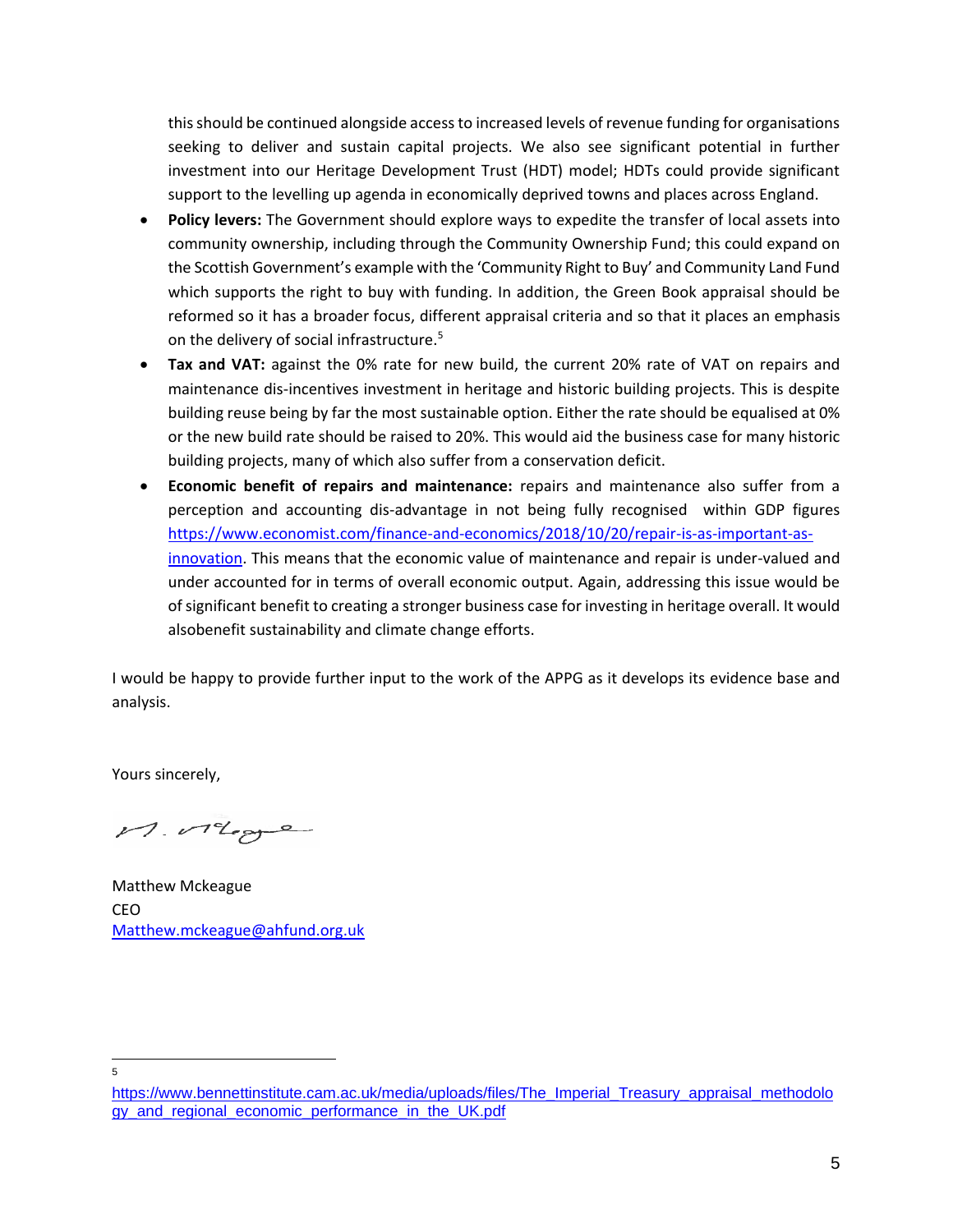#### **Appendix 1**

Through the Transforming Places through Heritage programme, the Architectural Heritage Fund has so far supported four pilot HDTs. They are:

#### **Great Yarmouth Preservation Trust**

Founded in 1979 to preserve, enhance and promote the historic environment of one of England's best-preserved seaside towns, the Trust has a strong record of success, having restored and adapted 23 buildings in and around Great Yarmouth. Additionally, GYPT is heavily engaged in training and outreach schemes, passing conservation and traditional building skills to the next generation and to people seeking new skills. The Heritage Development Trust grant will enable GYPT to hire additional specialist staff, thus increasing their activity and enabling the Trust to build a larger portfolio of assets and helping improve their sustainability.

In 2019, GYPT also received additional funding from the AHF in support of Grade II-listed 160 King Street, a 500-year-old timber-framed townhouse that has lain empty since 2001. A rare survival from Great Yarmouth's medieval past, the building will be restored to house a well as a much-needed social housing unit on the upper floors. The project, which is currently under construction, received both a Heritage Impact Fund loan and a Transformational Capital Grant of £350,000 through Transforming Places through Heritage.

## **Historic Coventry Trust**

Launched in 2015 to serve as guardian of the city's built heritage, HCT is charged with restoring, adapting and reusing many of Coventry's historic buildings to support the city's economic, social and cultural enhancement. HCT already lists among its rapidly growing portfolio Charterhouse, a Grade I-listed Carthusian monastery dating from the fourteenth century; the Drapers' Hall, a set of remarkably intact Grade II\*-listed Georgian function rooms; and Hales Street and The Burges, one of the best-preserved high streets in England and the first of Historic England's High Street Heritage Action Zones; as well as a series of former City Gates and chapels. With a key role to play in preparing Coventry for its 2021 City of Culture year,

HCT intends to use its Heritage Development Trust pilot grant to take on up to 22 sites around the city and repurpose these for a sustainable future.

Additionally, HCT was also awarded a Transformational Capital Grant of £350,000 to restore Grade II-listed Lychgate Cottages on Priory Row. Originally three separate lodgings attached to the medieval priory of St Mary's and with timber frames dateable to the fifteenth century, HCT plans to restore the Cottages as luxury holiday accommodation that will enable more visitors to experience the historic heart of Coventry.

## **Tyne and Wear Building Preservation Trust**

TWBPT was established in 1979 to support the regeneration of the Tyne and Wear region through the conservation and reuse of its historic buildings and structures. TWBPT has worked across the region and on projects as disparate as the Grade II-listed landmark 1893 Dunston Coal Staiths on the River Tyne (believed to be the largest timber structure in Europe); Alderman